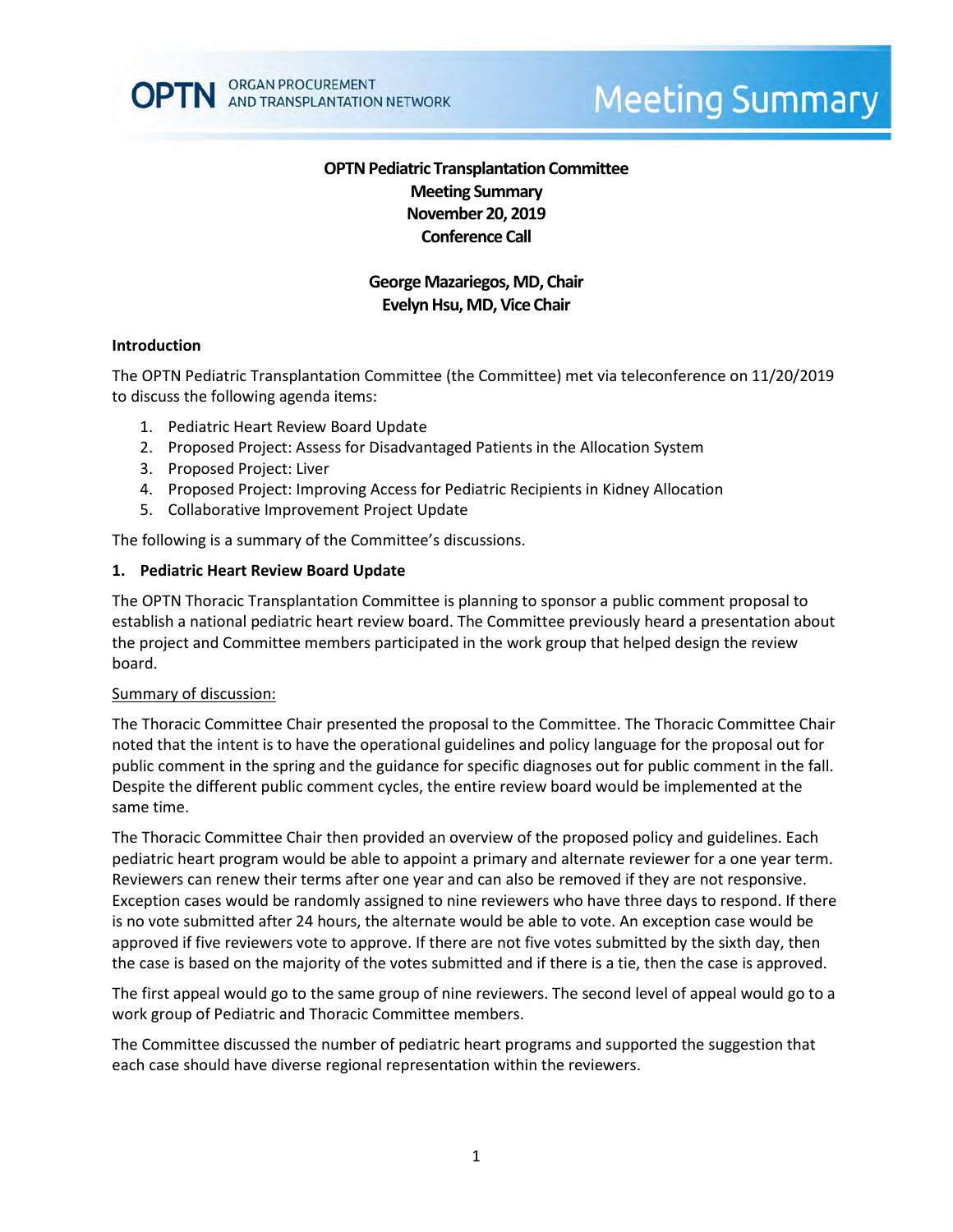A Committee member suggested that the Thoracic Committee be sure to engage and educate parent and patient stakeholder organizations in the public comment process.

Committee members discussed the early experience with the national liver review board (NLRB) and suggested that the Thoracic Committee carefully consider any potential unintended consequences. Specifically, the Committee suggested that the guidance include language noting that a diagnosis not included in the guidance can still be considered for an exception and to carefully monitor transplant rates and pediatric exception scores.

## Next steps:

The Committee will provide additional specific feedback on the proposal during public comment.

## **2. Proposed Project: Assess for Disadvantaged Patients in the Allocation System**

The Committee previously reviewed data from the Scientific Registry of Transplant Recipients (SRTR) on pediatric waitlist outcomes. The Committee discussed drafting an abstract using the data and submitting it to the American Transplant Congress (ATC).

#### Summary of discussion:

The Chair presented high-level data on pediatric waitlist outcomes. The Chair also presented data on deaths per waitlist year for pediatric candidates stratified by specific risk factors and compared them to data for adult candidates. The Chair noted that the intent of the data is to show where there are particularly poor waitlist outcomes and where to focus future policy initiatives. The Committee agreed that using data to find the specific waitlist characteristics most associated with waitlist mortality was important for determining future policy work.

Committee members suggested comparing pediatric candidates and adults candidates of similar statuses and further stratifying the pediatric population by age.

A Committee member noted that the data focused primarily on mortality but pediatric patients are also effected by developmental delays.

#### Next steps:

The Committee will work on drafting an abstract submission for the ATC using the data provided.

#### **3. Proposed Project: Liver**

The Committee has previously discussed ways to work with the Liver Committee to improve the NLRB and pediatric waitlist outcomes.

#### Summary of discussion:

The Chair provided an update on the proposed liver projects. The Chair noted that Committee members are planning to join an upcoming NLRB Subcommittee call to present the results of the Society for Pediatric Liver Transplantation (SPLIT) survey that the Committee previously reviewed. The Chair also noted that the Liver Committee supported the ideas to create a pediatric specific Appeals Review Team (ART) and add Pediatric Committee members to the Status 1A/1B Review Subcommittee.

The Chair stated that the Liver Committee is also on board with working to update PELD and Status 1B criteria and that they are going to move forward with forming a work group. The Chair suggested that the project should also examine the feasibility of including factors outside or mortality risk when allocating organs to pediatric candidates.

#### Next steps: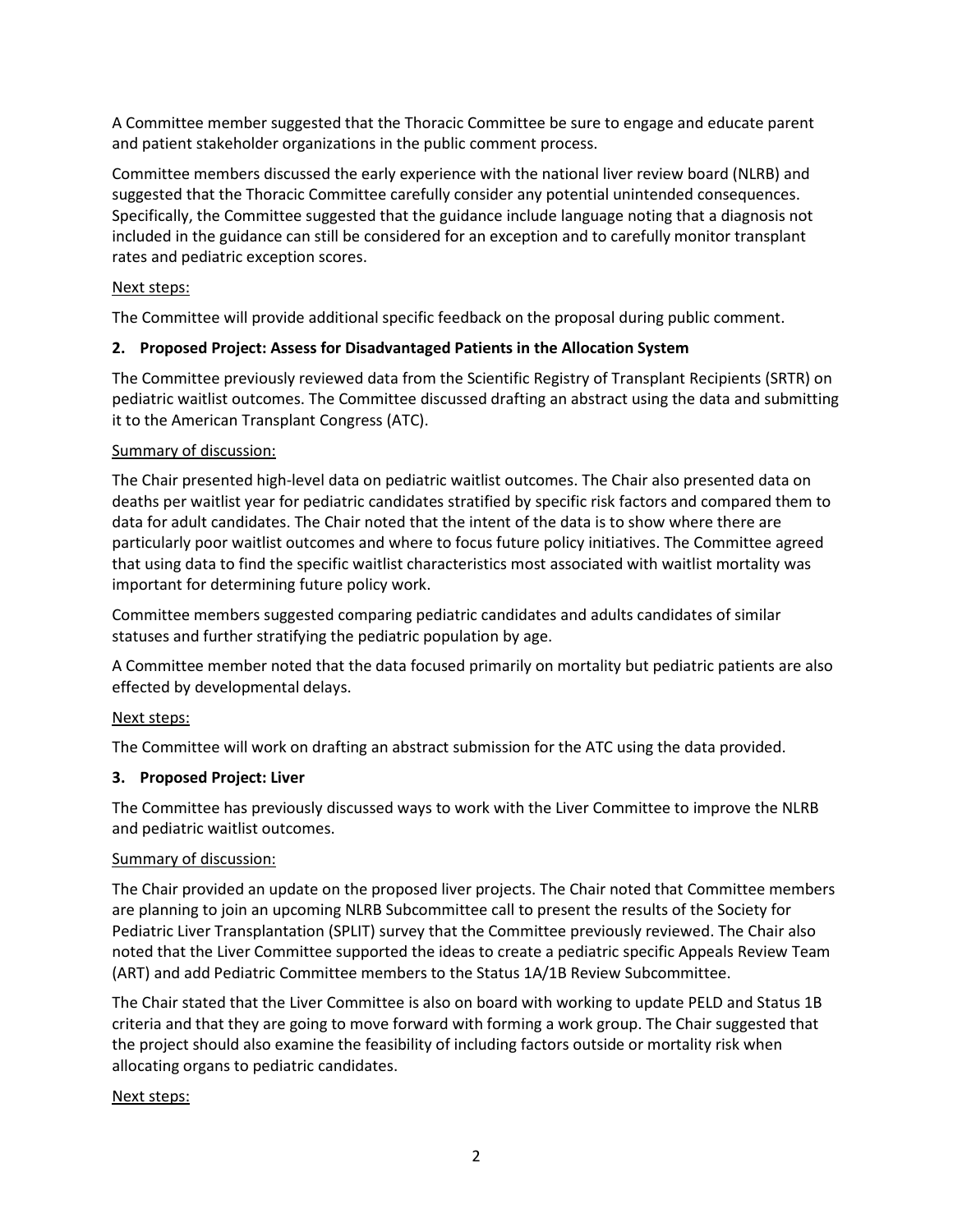The Committee will move forward with the project to re-do PELD and Status 1B criteria.

## **4. Proposed Project: Improving Access for Pediatric Recipients in Kidney Allocation**

The Committee previously discussed ways to improve access for pediatric candidates in kidney allocation.

## Summary of discussion:

The Committee was informed that the Kidney Committee would be open to considering a project to improve pediatric access to kidneys, but the project would need to come after the Kidney Committee wraps up their current geography proposal.

A Committee member noted that the Committee has discussed multiple ways to improve pediatric access and they all should be discussed with the Kidney Committee leadership.

## Next steps:

The Committee will continue to work with the Kidney Committee to improve access for pediatric candidates.

## **5. Collaborative Improvement Project Update**

The UNOS Collaborative Improvement (CI) team has been working on a project to improve pediatric organ offer acceptance.

## Summary of discussion:

The Chair informed the Committee of the current progress on the CI project. The Chair noted the criteria used to select the practice model organizations. The Chair noted that the project is evolving and is an iterative process. The Chair also provided some of the feedback that was presented to the CI team.

# Next steps:

The Committee will continue to receive periodic updates on the CI project.

# **Upcoming Meetings**

- December 18, 2019
- January 15, 2020